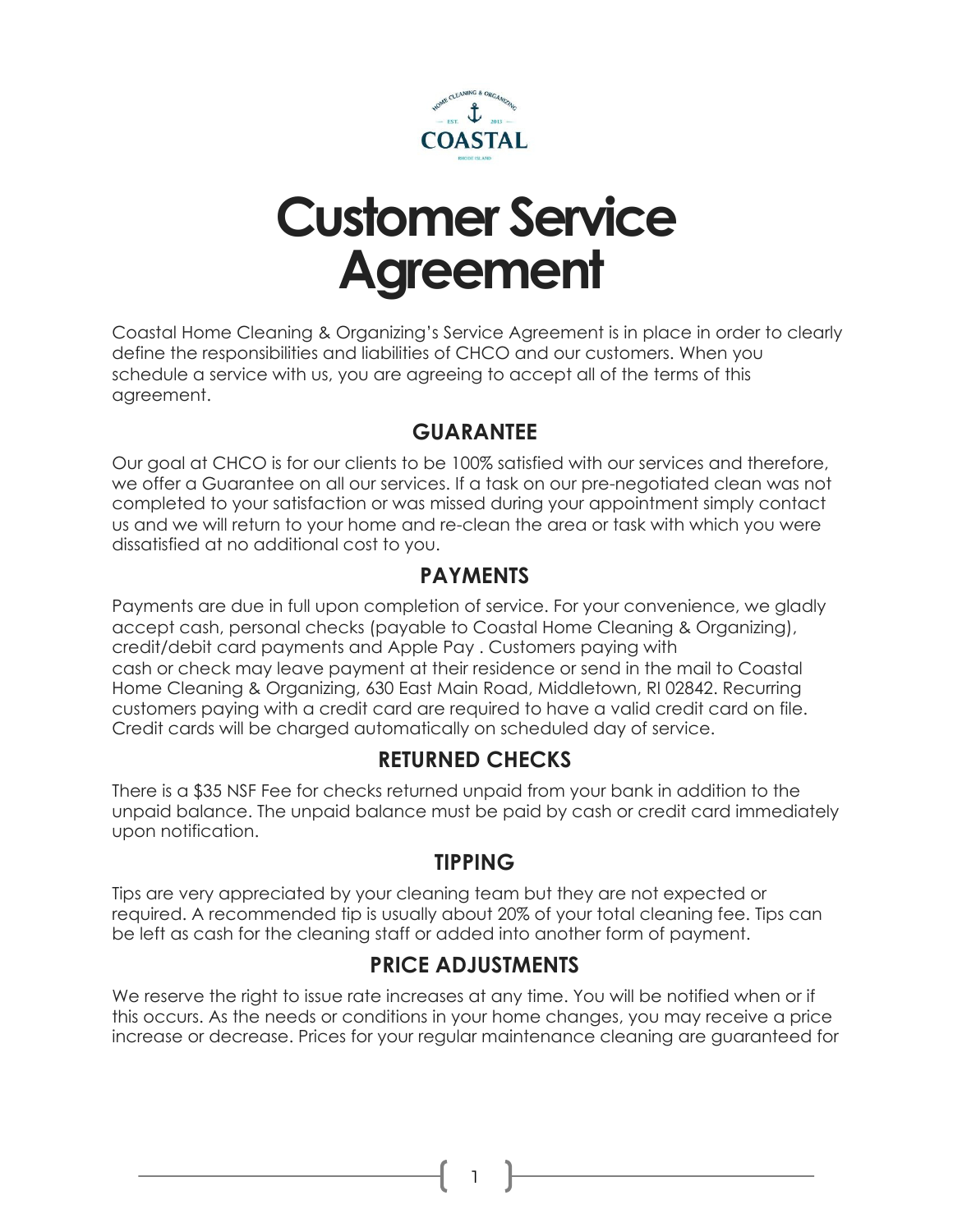

# **Customer Service Agreement**

the duration of 12 months. If a client discontinues and reinstates service with us after a period of 3 months, a new rate may be given.

## **WEATHER**

In severe weather, we may determine it is not safe to travel and/or carry equipment and supplies to your home. Therefore, your cleaning service for that day will be canceled. When this occurs, we will try our best to reschedule. If we remain open, even if the weather seems bad, we will need to charge you a cancellation fee if you would like to cancel your appointment the same day due to the weather.

## **KEYS & ALARM SYSTEMS**

Many customers provide us with a copy of the key to their home. If you have an alarm system at your home you can give instructions on its operation to us or make us our own code. However, we prefer that your alarm be left off on the day of the cleaning to avoid any additional complications.

## **CANCELLATIONS & RESCHEDULING**

We completely understand schedule changes. To cancel or reschedule we ask that you contact us no later than 48 hours before your scheduled cleaning. Cancellations made within 24 hours are subject to 100% of your cleaning service fee. If you cancel your cleaning 48 hours ahead of your scheduled service, you are responsible for 50% of your fee. A \$50 fee will be charged if we cannot gain access to your home if you have chosen not to leave us your key.

## **YOUR VALUABLES**

If you have valuables or heirlooms, including but not limited to any irreplaceable, collectible or expensive objects, it's preferred that these items are secured and put away to avoid potential accidents. You are responsible for letting us know of any valuables that you prefer we not clean or handle.

## **TASKS WE CANNOT DO**

Our staff is instructed to leave certain items untouched, including litter boxes, diaper pails and items/areas containing any body fluids or excretions. If your pet has an accident, it will not be our responsibility to clean it up. We will clean around these areas. We do not wash/put away dishes or laundry, or change sheets unless previously

 $\mathcal{P}$